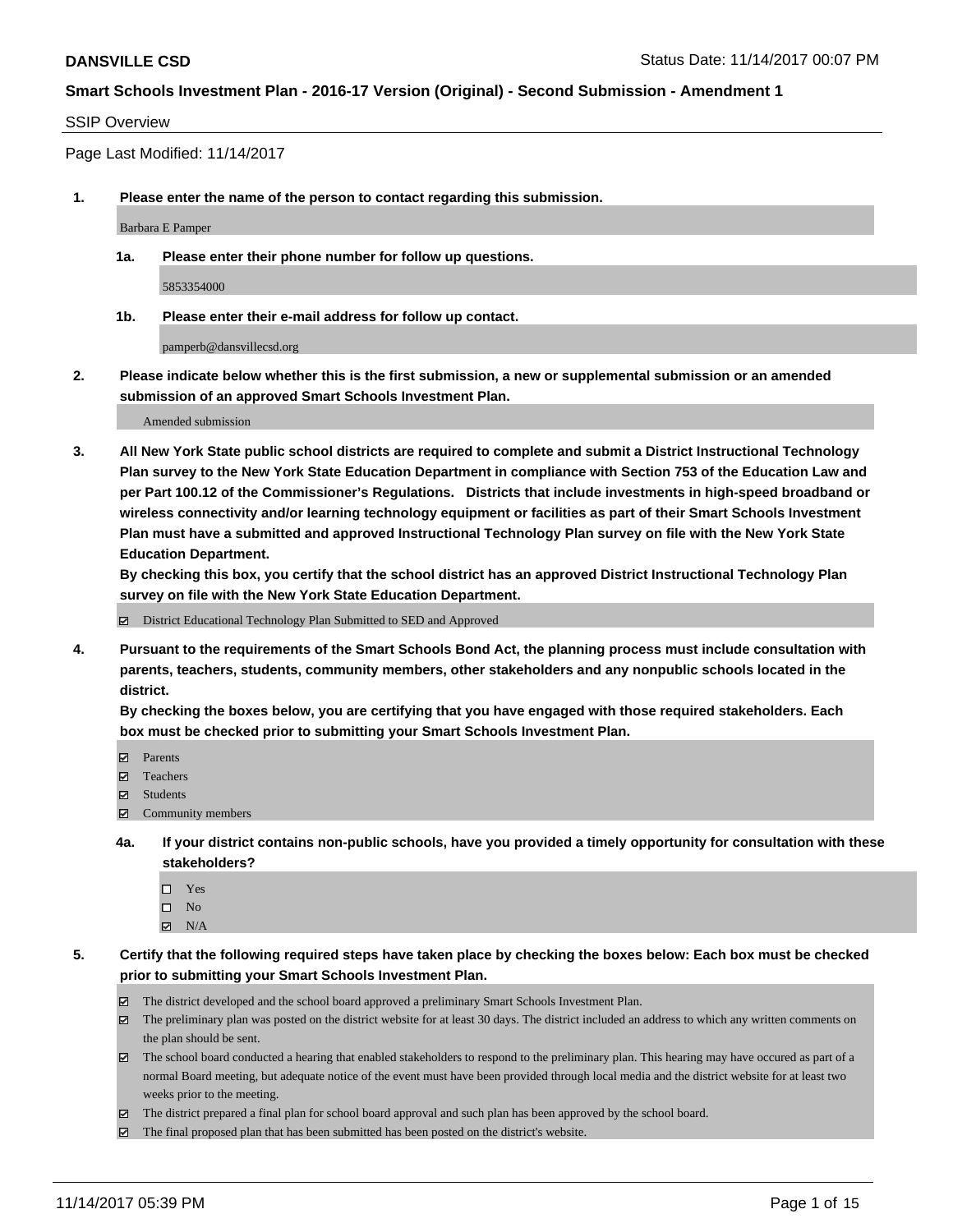SSIP Overview

Page Last Modified: 11/14/2017

**5a. Please upload the proposed Smart Schools Investment Plan (SSIP) that was posted on the district's website, along with any supporting materials. Note that this should be different than your recently submitted Educational Technology Survey. The Final SSIP, as approved by the School Board, should also be posted on the website and remain there during the course of the projects contained therein.**

SMART Schools Investment Plans.pdf

**5b. Enter the webpage address where the final Smart Schools Investment Plan is posted. The Plan should remain posted for the life of the included projects.**

http://www.dansvillecsd.org/o/dansville-schools/browse/4587

**6. Please enter an estimate of the total number of students and staff that will benefit from this Smart Schools Investment Plan based on the cumulative projects submitted to date.**

1,787

**7. An LEA/School District may partner with one or more other LEA/School Districts to form a consortium to pool Smart Schools Bond Act funds for a project that meets all other Smart School Bond Act requirements. Each school district participating in the consortium will need to file an approved Smart Schools Investment Plan for the project and submit a signed Memorandum of Understanding that sets forth the details of the consortium including the roles of each respective district.**

 $\Box$  The district plans to participate in a consortium to partner with other school district(s) to implement a Smart Schools project.

**8. Please enter the name and 6-digit SED Code for each LEA/School District participating in the Consortium.**

| <b>Partner LEA/District</b> | <b>ISED BEDS Code</b> |
|-----------------------------|-----------------------|
| (No Response)               | (No Response)         |

**9. Please upload a signed Memorandum of Understanding with all of the participating Consortium partners.**

(No Response)

**10. Your district's Smart Schools Bond Act Allocation is:**

\$1,803,760

**11. Enter the budget sub-allocations by category that you are submitting for approval at this time. If you are not budgeting SSBA funds for a category, please enter 0 (zero.) If the value entered is \$0, you will not be required to complete that survey question.**

|                                              | Sub-<br>Allocations |
|----------------------------------------------|---------------------|
| <b>School Connectivity</b>                   | $\mathbf 0$         |
| <b>Connectivity Projects for Communities</b> | 0                   |
| Classroom Technology                         | 9,914               |
| Pre-Kindergarten Classrooms                  | $\overline{0}$      |
| Replace Transportable Classrooms             | $\mathbf 0$         |
| <b>High-Tech Security Features</b>           | $\overline{0}$      |
| Totals:                                      | 9,914               |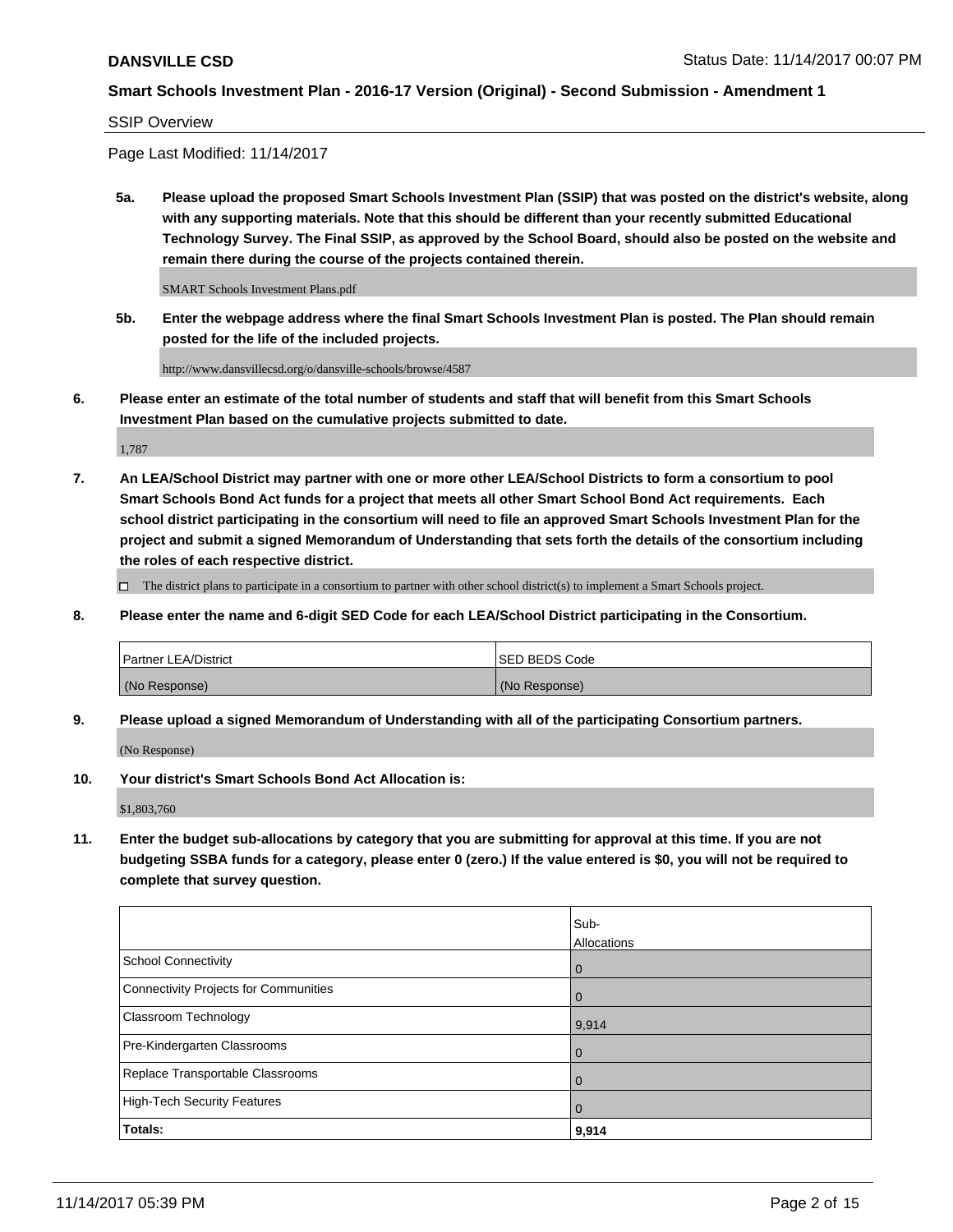#### School Connectivity

Page Last Modified: 10/27/2017

- **1. In order for students and faculty to receive the maximum benefit from the technology made available under the Smart Schools Bond Act, their school buildings must possess sufficient connectivity infrastructure to ensure that devices can be used during the school day. Smart Schools Investment Plans must demonstrate that:**
	- **sufficient infrastructure that meets the Federal Communications Commission's 100 Mbps per 1,000 students standard currently exists in the buildings where new devices will be deployed, or**
	- **is a planned use of a portion of Smart Schools Bond Act funds, or**
	- **is under development through another funding source.**

**Smart Schools Bond Act funds used for technology infrastructure or classroom technology investments must increase the number of school buildings that meet or exceed the minimum speed standard of 100 Mbps per 1,000 students and staff within 12 months. This standard may be met on either a contracted 24/7 firm service or a "burstable" capability. If the standard is met under the burstable criteria, it must be:**

**1. Specifically codified in a service contract with a provider, and**

**2. Guaranteed to be available to all students and devices as needed, particularly during periods of high demand, such as computer-based testing (CBT) periods.**

**Please describe how your district already meets or is planning to meet this standard within 12 months of plan submission.**

(No Response)

**1a. If a district believes that it will be impossible to meet this standard within 12 months, it may apply for a waiver of this requirement, as described on the Smart Schools website. The waiver must be filed and approved by SED prior to submitting this survey.**

**2. Connectivity Speed Calculator (Required)**

|                         | Number of<br><b>Students</b> | Multiply by<br>100 Kbps | Divide by 1000   Current Speed<br>to Convert to<br>Required<br>Speed in Mb | lin Mb           | Expected<br>Speed to be<br>Attained Within   Required<br>12 Months | <b>Expected Date</b><br>When<br>Speed Will be<br>Met |
|-------------------------|------------------------------|-------------------------|----------------------------------------------------------------------------|------------------|--------------------------------------------------------------------|------------------------------------------------------|
| <b>Calculated Speed</b> | (No<br>Response)             | (No Response)           | (No<br>Response)                                                           | (No<br>Response) | (No<br>Response)                                                   | (No<br>Response)                                     |

**3. Describe how you intend to use Smart Schools Bond Act funds for high-speed broadband and/or wireless connectivity projects in school buildings.**

(No Response)

**4. Describe the linkage between the district's District Instructional Technology Plan and the proposed projects. (There should be a link between your response to this question and your response to Question 1 in Part E. Curriculum and Instruction "What are the district's plans to use digital connectivity and technology to improve teaching and learning?)**

(No Response)

 $\Box$  By checking this box, you are certifying that the school district has an approved waiver of this requirement on file with the New York State Education Department.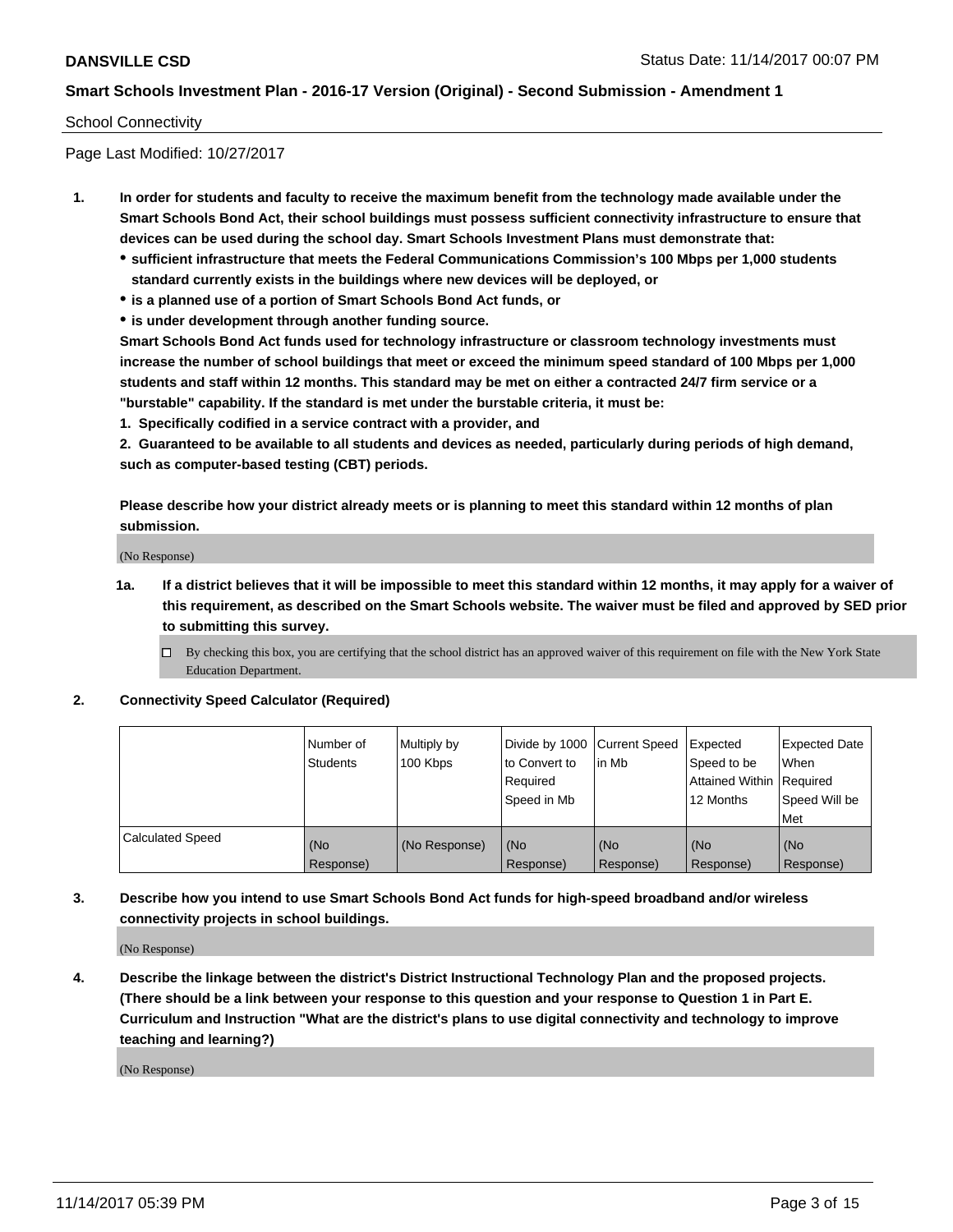#### School Connectivity

Page Last Modified: 10/27/2017

**5. If the district wishes to have students and staff access the Internet from wireless devices within the school building, or in close proximity to it, it must first ensure that it has a robust Wi-Fi network in place that has sufficient bandwidth to meet user demand.**

**Please describe how you have quantified this demand and how you plan to meet this demand.**

(No Response)

**6. As indicated on Page 5 of the guidance, the Office of Facilities Planning will have to conduct a preliminary review of all capital projects, including connectivity projects.**

**Please indicate on a separate row each project number given to you by the Office of Facilities Planning.**

| Project Number |  |
|----------------|--|
|                |  |
|                |  |
|                |  |
| (No Response)  |  |
|                |  |
|                |  |

**7. Certain high-tech security and connectivity infrastructure projects may be eligible for an expedited review process as determined by the Office of Facilities Planning.**

**Was your project deemed eligible for streamlined review?**

(No Response)

**8. Include the name and license number of the architect or engineer of record.**

| Name          | License Number |
|---------------|----------------|
| (No Response) | (No Response)  |

**9. If you are submitting an allocation for School Connectivity complete this table.**

**Note that the calculated Total at the bottom of the table must equal the Total allocation for this category that you entered in the SSIP Overview overall budget.** 

|                                            | Sub-          |
|--------------------------------------------|---------------|
|                                            | Allocation    |
| Network/Access Costs                       | (No Response) |
| <b>Outside Plant Costs</b>                 | (No Response) |
| School Internal Connections and Components | (No Response) |
| <b>Professional Services</b>               | (No Response) |
| Testing                                    | (No Response) |
| <b>Other Upfront Costs</b>                 | (No Response) |
| <b>Other Costs</b>                         | (No Response) |
| Totals:                                    | 0             |

**10. Please detail the type, quantity, per unit cost and total cost of the eligible items under each sub-category. This is especially important for any expenditures listed under the "Other" category. All expenditures must be eligible for tax-exempt financing to be reimbursed through the SSBA. Sufficient detail must be provided so that we can verify this is the case. If you have any questions, please contact us directly through smartschools@nysed.gov. NOTE: Wireless Access Points should be included in this category, not under Classroom Educational Technology,**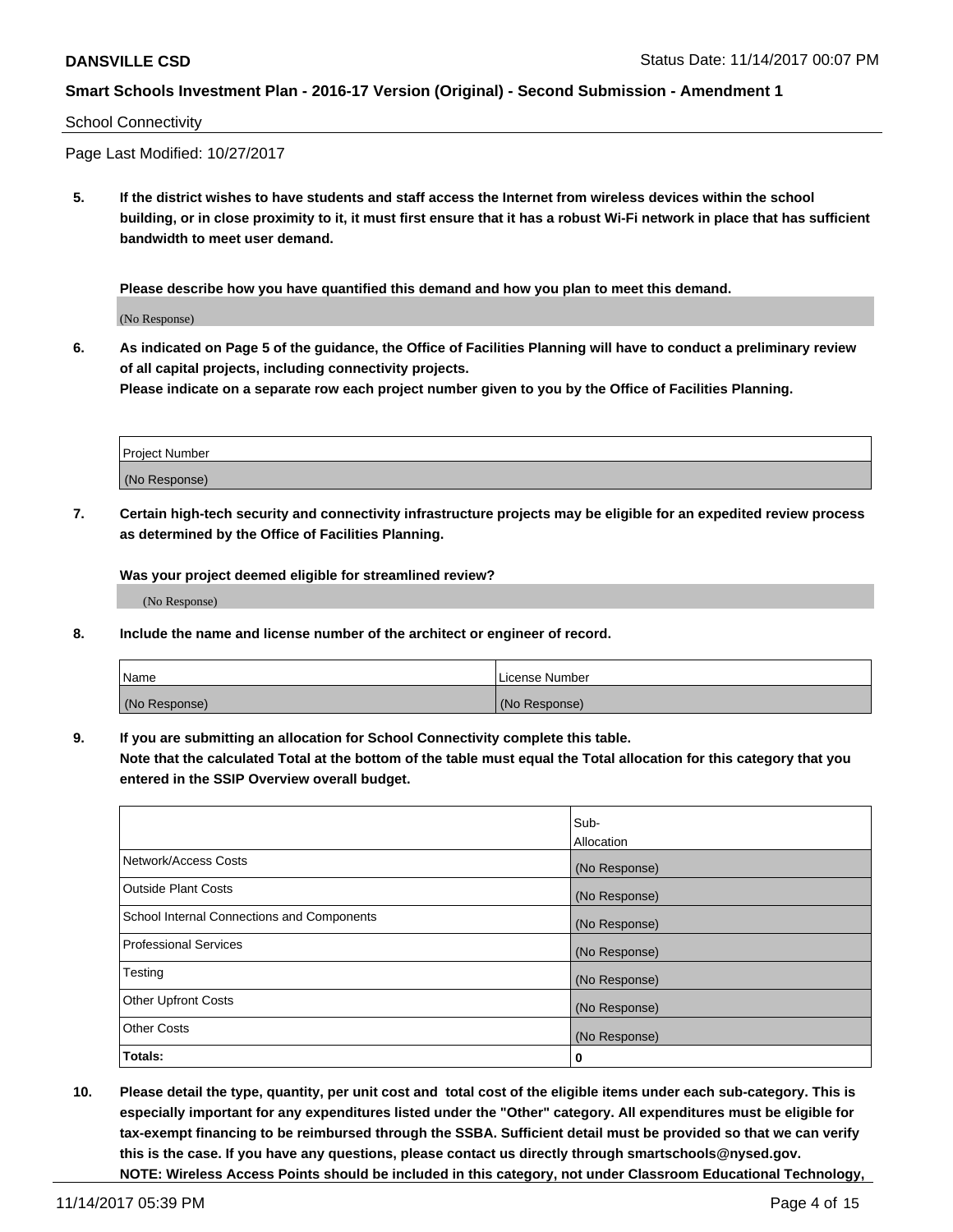School Connectivity

Page Last Modified: 10/27/2017

## **except those that will be loaned/purchased for nonpublic schools. Add rows under each sub-category for additional items, as needed.**

| Select the allowable expenditure | Item to be purchased | Quantity      | Cost per Item | <b>Total Cost</b> |
|----------------------------------|----------------------|---------------|---------------|-------------------|
| type.                            |                      |               |               |                   |
| Repeat to add another item under |                      |               |               |                   |
| each type.                       |                      |               |               |                   |
| (No Response)                    | (No Response)        | (No Response) | (No Response) | (No Response)     |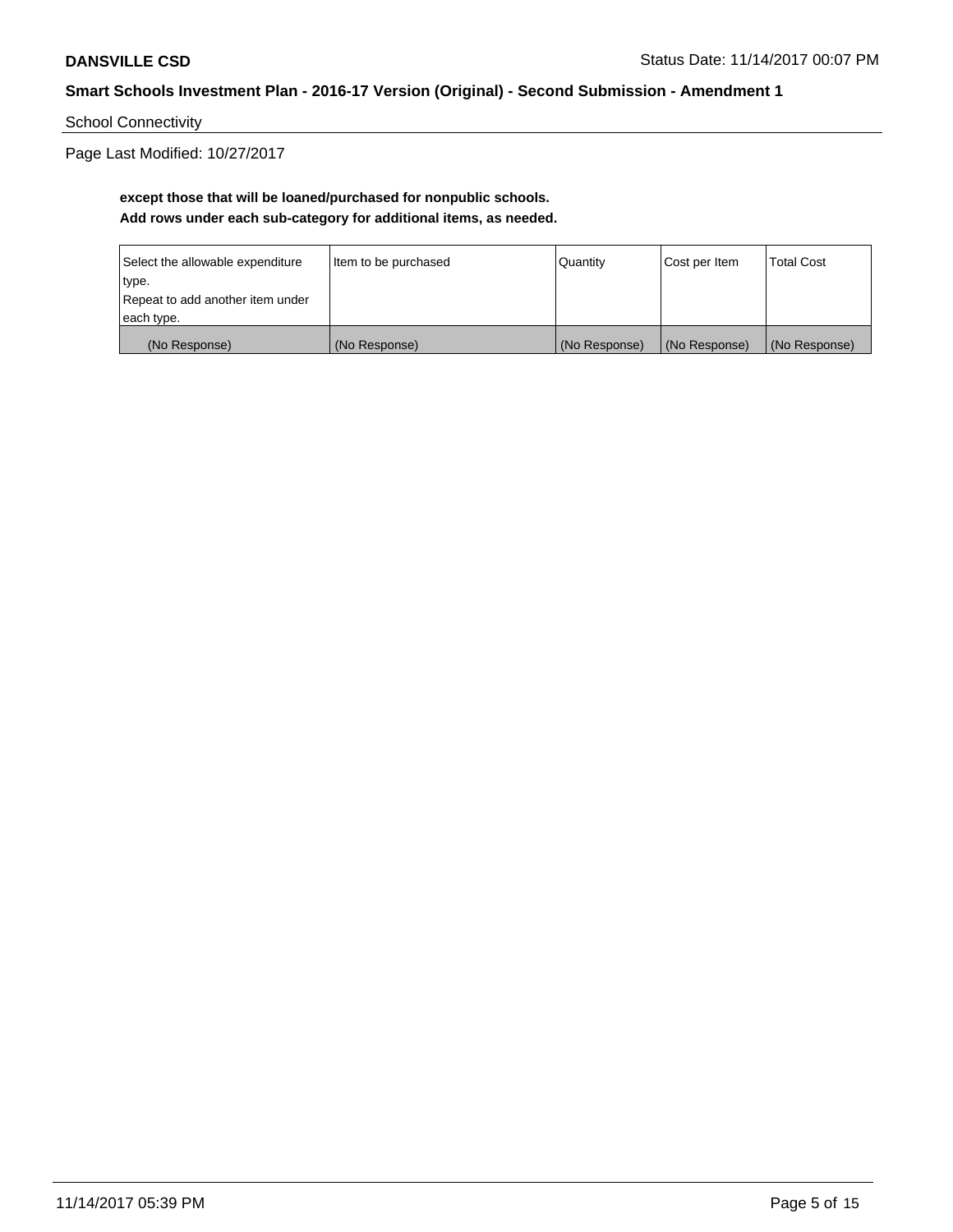Community Connectivity (Broadband and Wireless)

Page Last Modified: 10/27/2017

**1. Describe how you intend to use Smart Schools Bond Act funds for high-speed broadband and/or wireless connectivity projects in the community.**

(No Response)

**2. Please describe how the proposed project(s) will promote student achievement and increase student and/or staff access to the Internet in a manner that enhances student learning and/or instruction outside of the school day and/or school building.**

(No Response)

**3. Community connectivity projects must comply with all the necessary local building codes and regulations (building and related permits are not required prior to plan submission).**

 $\Box$  I certify that we will comply with all the necessary local building codes and regulations.

**4. Please describe the physical location of the proposed investment.**

(No Response)

**5. Please provide the initial list of partners participating in the Community Connectivity Broadband Project, along with their Federal Tax Identification (Employer Identification) number.**

| <b>Project Partners</b> | l Federal ID # |
|-------------------------|----------------|
| (No Response)           | (No Response)  |

**6. If you are submitting an allocation for Community Connectivity, complete this table. Note that the calculated Total at the bottom of the table must equal the Total allocation for this category that you entered in the SSIP Overview overall budget.**

|                                    | Sub-Allocation |
|------------------------------------|----------------|
| Network/Access Costs               | (No Response)  |
| <b>Outside Plant Costs</b>         | (No Response)  |
| <b>Tower Costs</b>                 | (No Response)  |
| <b>Customer Premises Equipment</b> | (No Response)  |
| <b>Professional Services</b>       | (No Response)  |
| Testing                            | (No Response)  |
| <b>Other Upfront Costs</b>         | (No Response)  |
| <b>Other Costs</b>                 | (No Response)  |
| Totals:                            | 0              |

**7. Please detail the type, quantity, per unit cost and total cost of the eligible items under each sub-category. This is especially important for any expenditures listed under the "Other" category. All expenditures must be capital-bond eligible to be reimbursed through the SSBA. If you have any questions, please contact us directly through smartschools@nysed.gov.**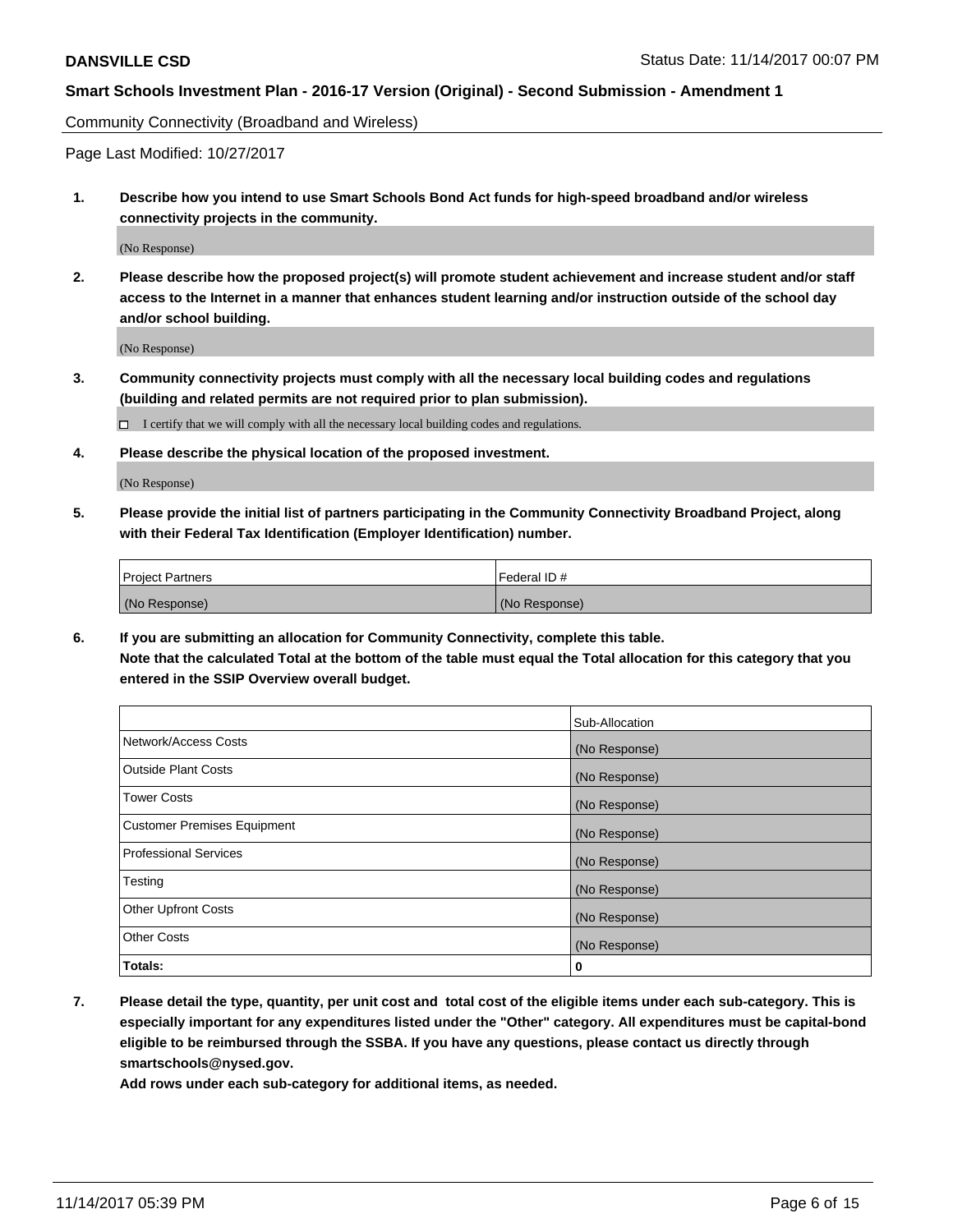Community Connectivity (Broadband and Wireless)

Page Last Modified: 10/27/2017

| Select the allowable expenditure<br>type.<br>Repeat to add another item under | Item to be purchased | Quantity      | Cost per Item | <b>Total Cost</b> |
|-------------------------------------------------------------------------------|----------------------|---------------|---------------|-------------------|
| each type.                                                                    |                      |               |               |                   |
| (No Response)                                                                 | (No Response)        | (No Response) | (No Response) | (No Response)     |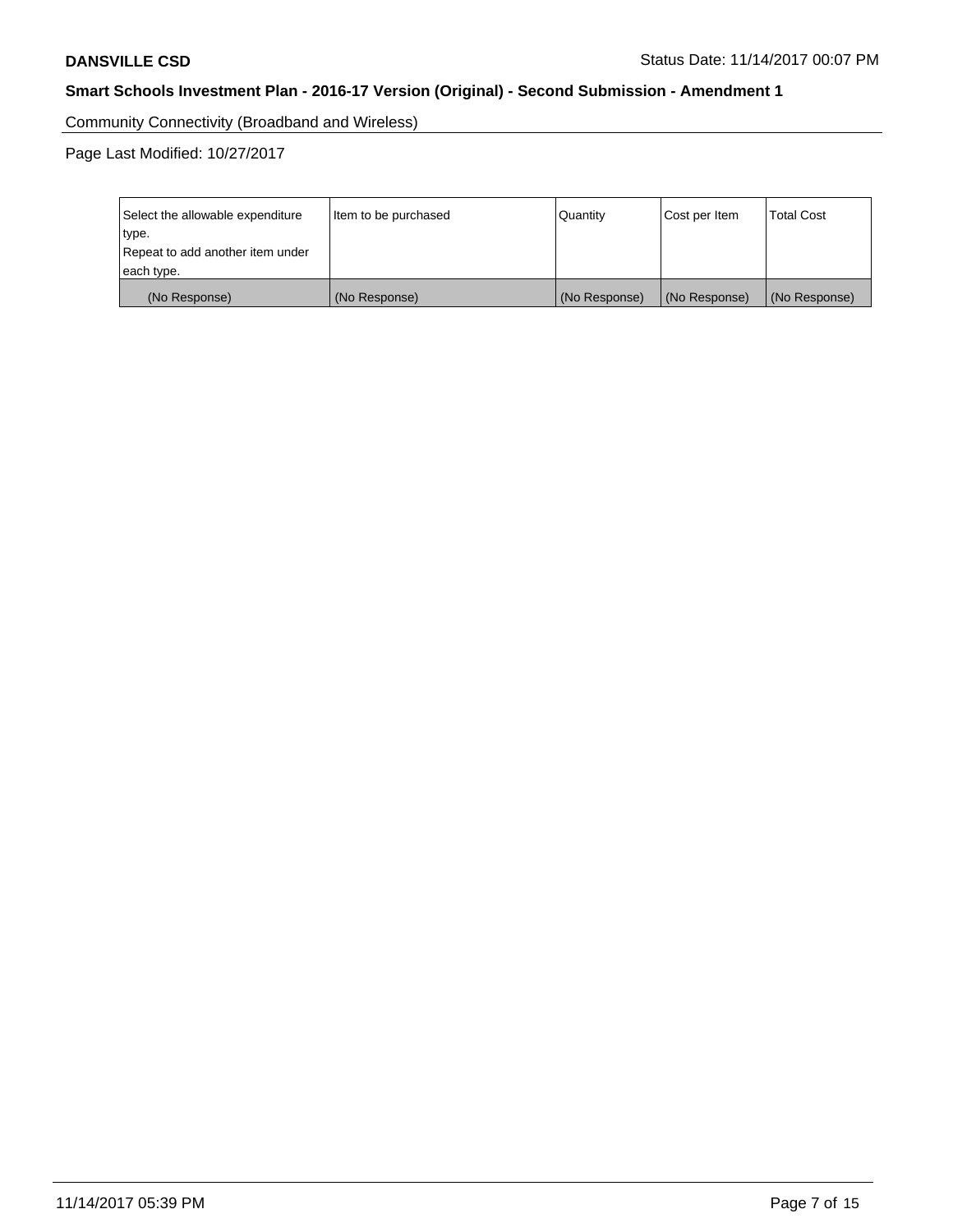### Classroom Learning Technology

Page Last Modified: 11/02/2017

**1. In order for students and faculty to receive the maximum benefit from the technology made available under the Smart Schools Bond Act, their school buildings must possess sufficient connectivity infrastructure to ensure that devices can be used during the school day. Smart Schools Investment Plans must demonstrate that sufficient infrastructure that meets the Federal Communications Commission's 100 Mbps per 1,000 students standard currently exists in the buildings where new devices will be deployed, or is a planned use of a portion of Smart Schools Bond Act funds, or is under development through another funding source.**

**Smart Schools Bond Act funds used for technology infrastructure or classroom technology investments must increase the number of school buildings that meet or exceed the minimum speed standard of 100 Mbps per 1,000 students and staff within 12 months. This standard may be met on either a contracted 24/7 firm service or a "burstable" capability. If the standard is met under the burstable criteria, it must be:**

**1. Specifically codified in a service contract with a provider, and**

**2. Guaranteed to be available to all students and devices as needed, particularly during periods of high demand, such as computer-based testing (CBT) periods.**

**Please describe how your district already meets or is planning to meet this standard within 12 months of plan submission.**

(No Response)

- **1a. If a district believes that it will be impossible to meet this standard within 12 months, it may apply for a waiver of this requirement, as described on the Smart Schools website. The waiver must be filed and approved by SED prior to submitting this survey.**
	- $\Box$  By checking this box, you are certifying that the school district has an approved waiver of this requirement on file with the New York State Education Department.
- **2. Connectivity Speed Calculator (Required)**

|                         | Number of<br><b>Students</b> | Multiply by<br>100 Kbps | Divide by 1000 Current Speed<br>to Convert to<br>Reauired<br>Speed in Mb | l in Mb          | Expected<br>Speed to be<br>Attained Within   Required<br>12 Months | Expected Date<br>When<br>Speed Will be<br>Met |
|-------------------------|------------------------------|-------------------------|--------------------------------------------------------------------------|------------------|--------------------------------------------------------------------|-----------------------------------------------|
| <b>Calculated Speed</b> | (No<br>Response)             | (No Response)           | (No<br>Response)                                                         | (No<br>Response) | (No<br>Response)                                                   | (No<br>Response)                              |

**3. If the district wishes to have students and staff access the Internet from wireless devices within the school building, or in close proximity to it, it must first ensure that it has a robust Wi-Fi network in place that has sufficient bandwidth to meet user demand.**

**Please describe how you have quantified this demand and how you plan to meet this demand.**

(No Response)

**4. All New York State public school districts are required to complete and submit an Instructional Technology Plan survey to the New York State Education Department in compliance with Section 753 of the Education Law and per Part 100.12 of the Commissioner's Regulations.**

**Districts that include educational technology purchases as part of their Smart Schools Investment Plan must have a submitted and approved Instructional Technology Plan survey on file with the New York State Education Department.**

By checking this box, you are certifying that the school district has an approved Instructional Technology Plan survey on file with the New York State Education Department.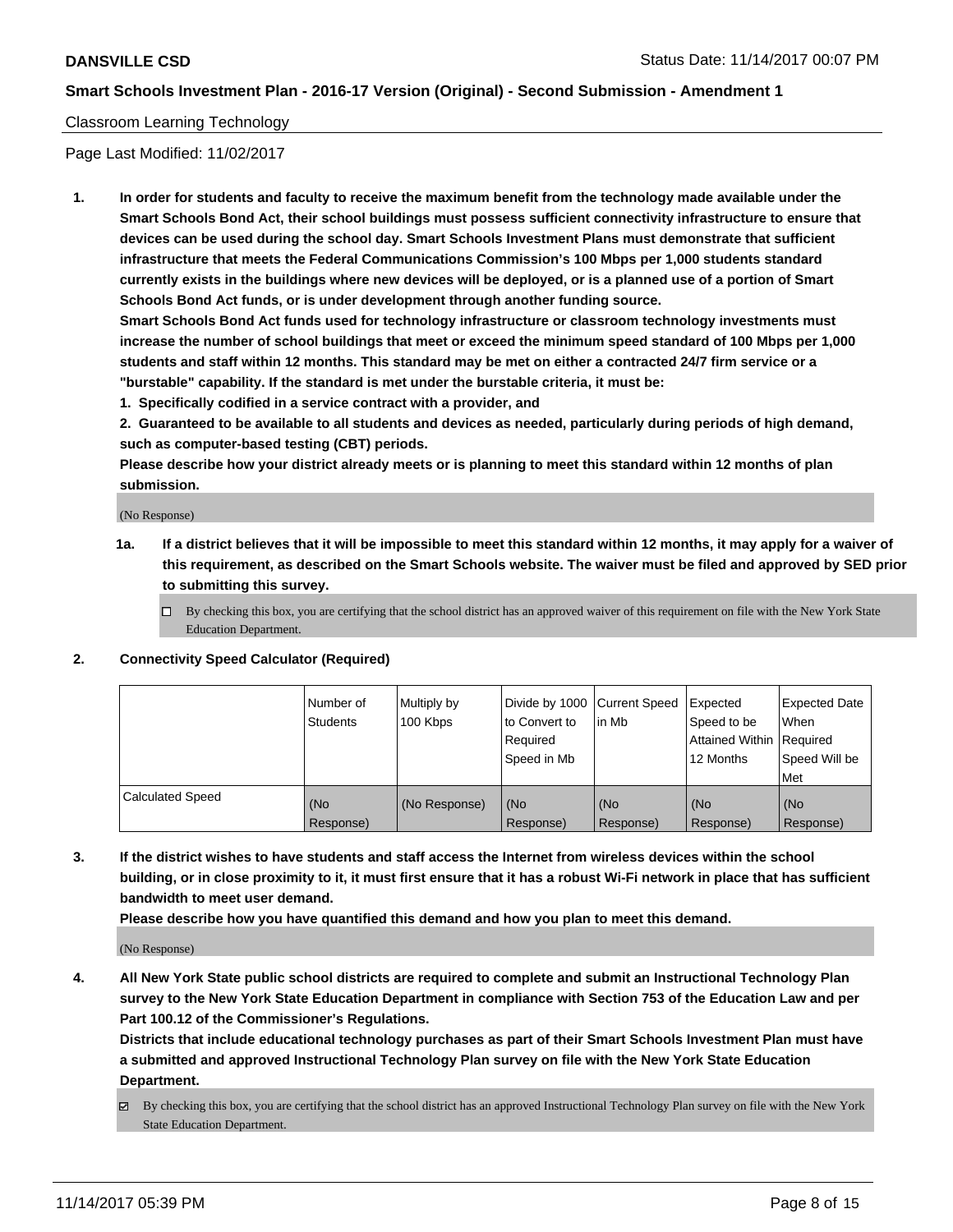#### Classroom Learning Technology

Page Last Modified: 11/02/2017

**5. Describe the devices you intend to purchase and their compatibility with existing or planned platforms or systems. Specifically address the adequacy of each facility's electrical, HVAC and other infrastructure necessary to install and support the operation of the planned technology.**

Additional Add on items necessary for TI84 Robots 1 kit containing slide covers, link cables, pen holders, programming guide not included in original request. Additional TI84+ Graphing Calculator (7 more 10 packs). Additional cost associated with purchase of 70" Monitor in HS office. Electrical, HVAC and existing infrastructure is adequate to install and support the addition of this equipment.

- **6. Describe how the proposed technology purchases will:**
	- **> enhance differentiated instruction;**
	- **> expand student learning inside and outside the classroom;**
	- **> benefit students with disabilities and English language learners; and**
	- **> contribute to the reduction of other learning gaps that have been identified within the district.**

**The expectation is that districts will place a priority on addressing the needs of students who struggle to succeed in a rigorous curriculum. Responses in this section should specifically address this concern and align with the district's Instructional Technology Plan (in particular Question 2 of E. Curriculum and Instruction: "Does the district's instructional technology plan address the needs of students with disabilities to ensure equitable access to instruction, materials and assessments?" and Question 3 of the same section: "Does the district's instructional technology plan address the provision of assistive technology specifically for students with disabilities to ensure access to and participation in the general curriculum?"**

(No Response)

**7. Where appropriate, describe how the proposed technology purchases will enhance ongoing communication with parents and other stakeholders and help the district facilitate technology-based regional partnerships, including distance learning and other efforts.**

(No Response)

**8. Describe the district's plan to provide professional development to ensure that administrators, teachers and staff can employ the technology purchased to enhance instruction successfully.**

**Note: This response should be aligned and expanded upon in accordance with your district's response to Question 1 of F. Professional Development of your Instructional Technology Plan: "Please provide a summary of professional development offered to teachers and staff, for the time period covered by this plan, to support technology to enhance teaching and learning. Please include topics, audience and method of delivery within your summary."**

(No Response)

**9. Districts must contact the SUNY/CUNY teacher preparation program that supplies the largest number of the district's new teachers to request advice on innovative uses and best practices at the intersection of pedagogy and educational technology.**

□ By checking this box, you certify that you have contacted the SUNY/CUNY teacher preparation program that supplies the largest number of your new teachers to request advice on these issues.

**9a. Please enter the name of the SUNY or CUNY Institution that you contacted.**

(No Response)

**9b. Enter the primary Institution phone number.**

(No Response)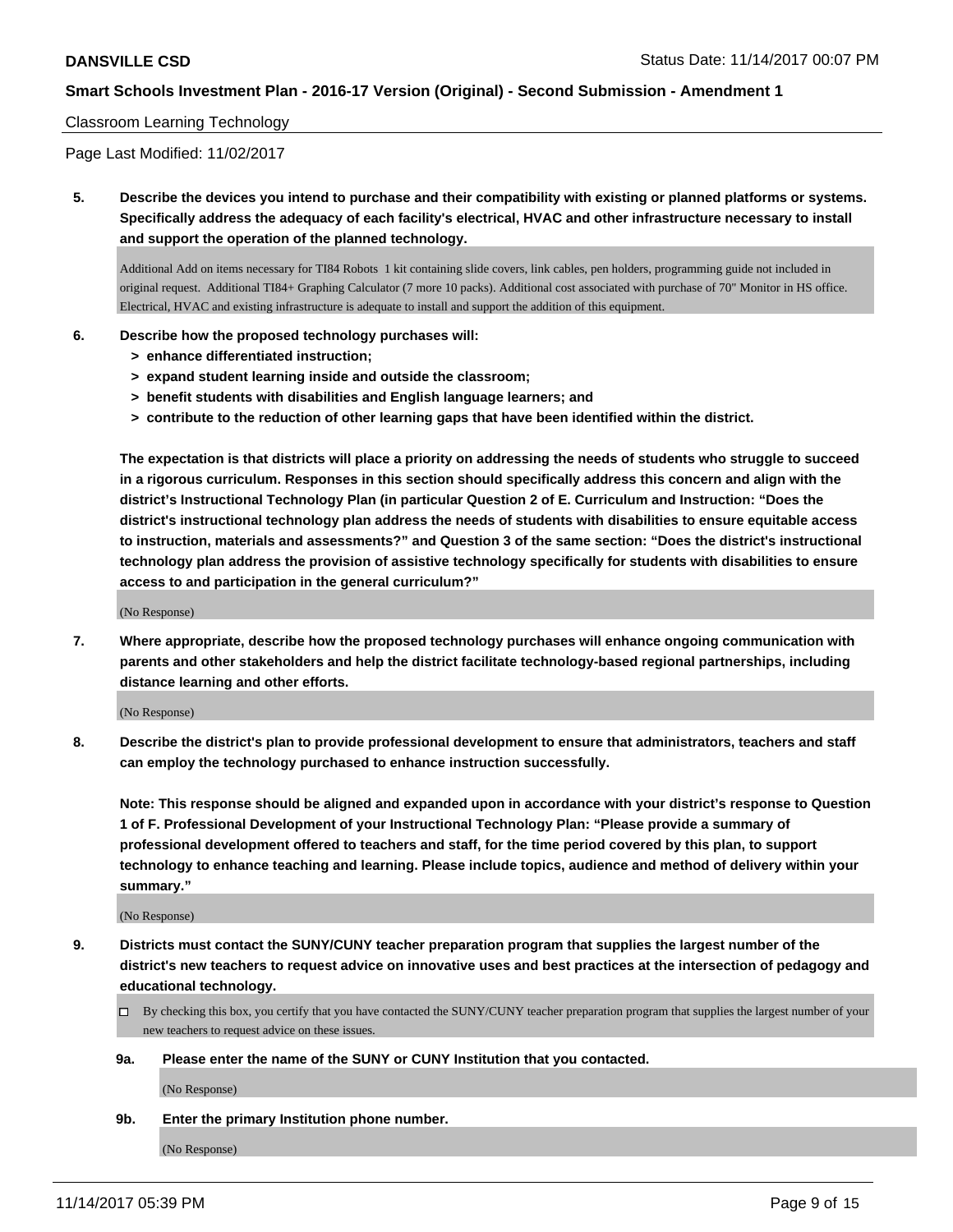Classroom Learning Technology

Page Last Modified: 11/02/2017

**9c. Enter the name of the contact person with whom you consulted and/or will be collaborating with on innovative uses of technology and best practices.**

(No Response)

**10. A district whose Smart Schools Investment Plan proposes the purchase of technology devices and other hardware must account for nonpublic schools in the district.**

**Are there nonpublic schools within your school district?**

Yes

 $\boxtimes$  No

**11. Nonpublic Classroom Technology Loan Calculator**

**The Smart Schools Bond Act provides that any Classroom Learning Technology purchases made using Smart Schools funds shall be lent, upon request, to nonpublic schools in the district. However, no school district shall be required to loan technology in amounts greater than the total obtained and spent on technology pursuant to the Smart Schools Bond Act and the value of such loan may not exceed the total of \$250 multiplied by the nonpublic school enrollment in the base year at the time of enactment.**

**See:**

**http://www.p12.nysed.gov/mgtserv/smart\_schools/docs/Smart\_Schools\_Bond\_Act\_Guidance\_04.27.15\_Final.pdf.**

|                                       | 1. Classroom   | l 2. Public   | 3. Nonpublic | l 4. Sum of | 15. Total Per                                                                                 | 6. Total       |
|---------------------------------------|----------------|---------------|--------------|-------------|-----------------------------------------------------------------------------------------------|----------------|
|                                       | Technology     | Enrollment    | Enrollment   | Public and  | Pupil Sub-                                                                                    | Nonpublic Loan |
|                                       | Sub-allocation | $(2014 - 15)$ | $(2014-15)$  | l Nonpublic | allocation                                                                                    | Amount         |
|                                       |                |               |              | Enrollment  |                                                                                               |                |
| Calculated Nonpublic Loan<br>  Amount |                |               |              |             | (No Response)   (No Response)   (No Response)   (No Response)   (No Response)   (No Response) |                |

**12. To ensure the sustainability of technology purchases made with Smart Schools funds, districts must demonstrate a long-term plan to maintain and replace technology purchases supported by Smart Schools Bond Act funds. This sustainability plan shall demonstrate a district's capacity to support recurring costs of use that are ineligible for Smart Schools Bond Act funding such as device maintenance, technical support, Internet and wireless fees, maintenance of hotspots, staff professional development, building maintenance and the replacement of incidental items. Further, such a sustainability plan shall include a long-term plan for the replacement of purchased devices and equipment at the end of their useful life with other funding sources.**

 $\boxtimes$  By checking this box, you certify that the district has a sustainability plan as described above.

**13. Districts must ensure that devices purchased with Smart Schools Bond funds will be distributed, prepared for use, maintained and supported appropriately. Districts must maintain detailed device inventories in accordance with generally accepted accounting principles.**

By checking this box, you certify that the district has a distribution and inventory management plan and system in place.

**14. If you are submitting an allocation for Classroom Learning Technology complete this table. Note that the calculated Total at the bottom of the table must equal the Total allocation for this category that you entered in the SSIP Overview overall budget.**

|                         | Sub-Allocation |
|-------------------------|----------------|
| Interactive Whiteboards | (No Response)  |
| Computer Servers        | (No Response)  |
| Desktop Computers       | (No Response)  |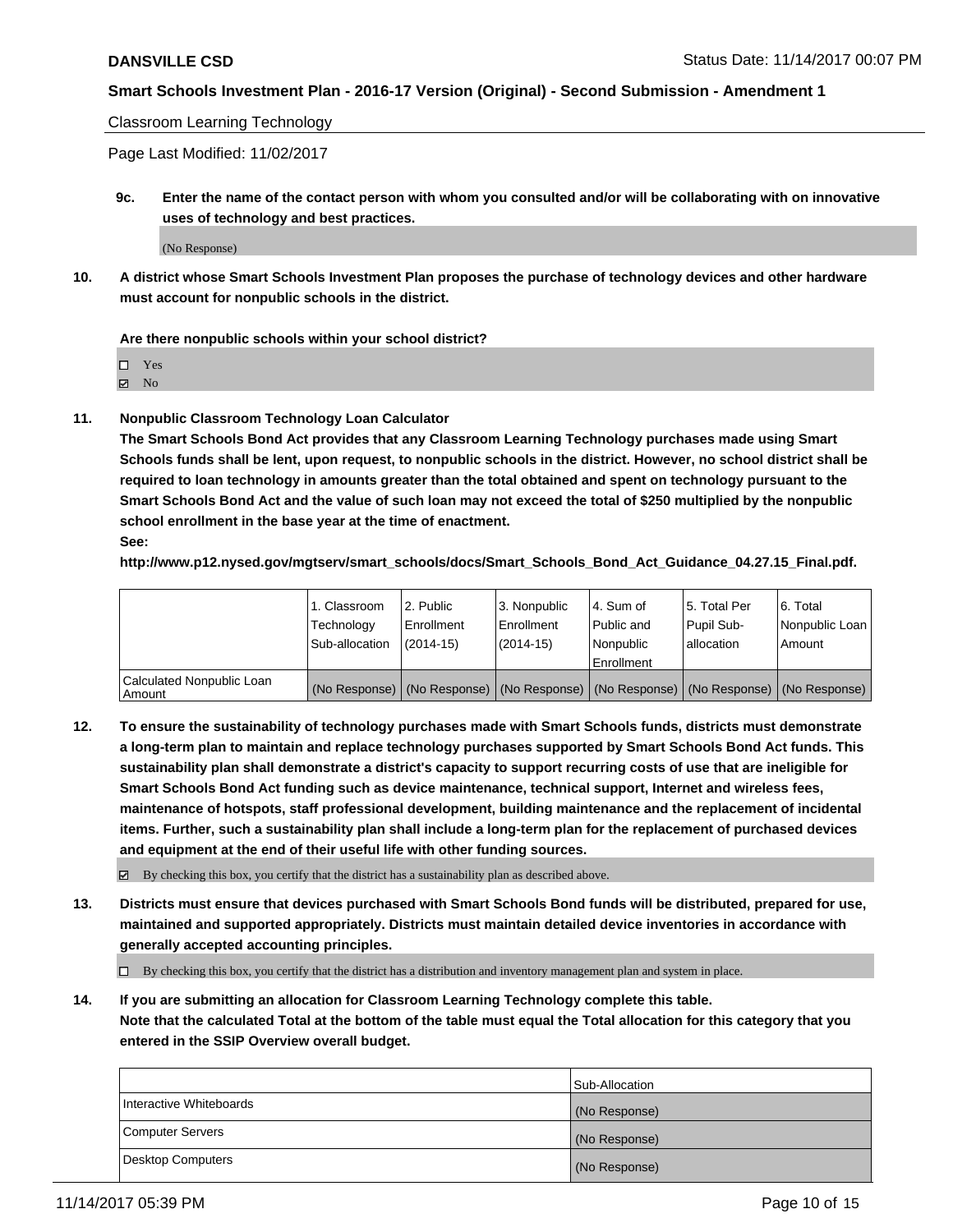### Classroom Learning Technology

Page Last Modified: 11/02/2017

|                    | Sub-Allocation |
|--------------------|----------------|
| Laptop Computers   | (No Response)  |
| Tablet Computers   | (No Response)  |
| <b>Other Costs</b> | 9,914          |
| Totals:            | 9,914          |

**15. Please detail the type, quantity, per unit cost and total cost of the eligible items under each sub-category. This is especially important for any expenditures listed under the "Other" category. All expenditures must be capital-bond eligible to be reimbursed through the SSBA. If you have any questions, please contact us directly through smartschools@nysed.gov.**

**Please specify in the "Item to be Purchased" field which specific expenditures and items are planned to meet the district's nonpublic loan requirement, if applicable.**

**NOTE: Wireless Access Points that will be loaned/purchased for nonpublic schools should ONLY be included in this category, not under School Connectivity, where public school districts would list them. Add rows under each sub-category for additional items, as needed.**

| Select the allowable expenditure<br>type.<br>Repeat to add another item under | I Item to be Purchased                                                                                                               | Quantity | Cost per Item | <b>Total Cost</b> |
|-------------------------------------------------------------------------------|--------------------------------------------------------------------------------------------------------------------------------------|----------|---------------|-------------------|
| each type.                                                                    |                                                                                                                                      |          |               |                   |
| <b>Other Costs</b>                                                            | Kit - Additional items necessary for<br>TI84 Robots: slide covers (5), link<br>cables (5), pen holders (5),<br>programming guide (1) |          | 181           | 181               |
| <b>Other Costs</b>                                                            | TI84+ Graphing Calculator (7 - 10<br>packs)                                                                                          | 7        | 1,344         | 9,406             |
| <b>Other Costs</b>                                                            | NED LED Monitor (price increase)                                                                                                     |          | 327           | 327               |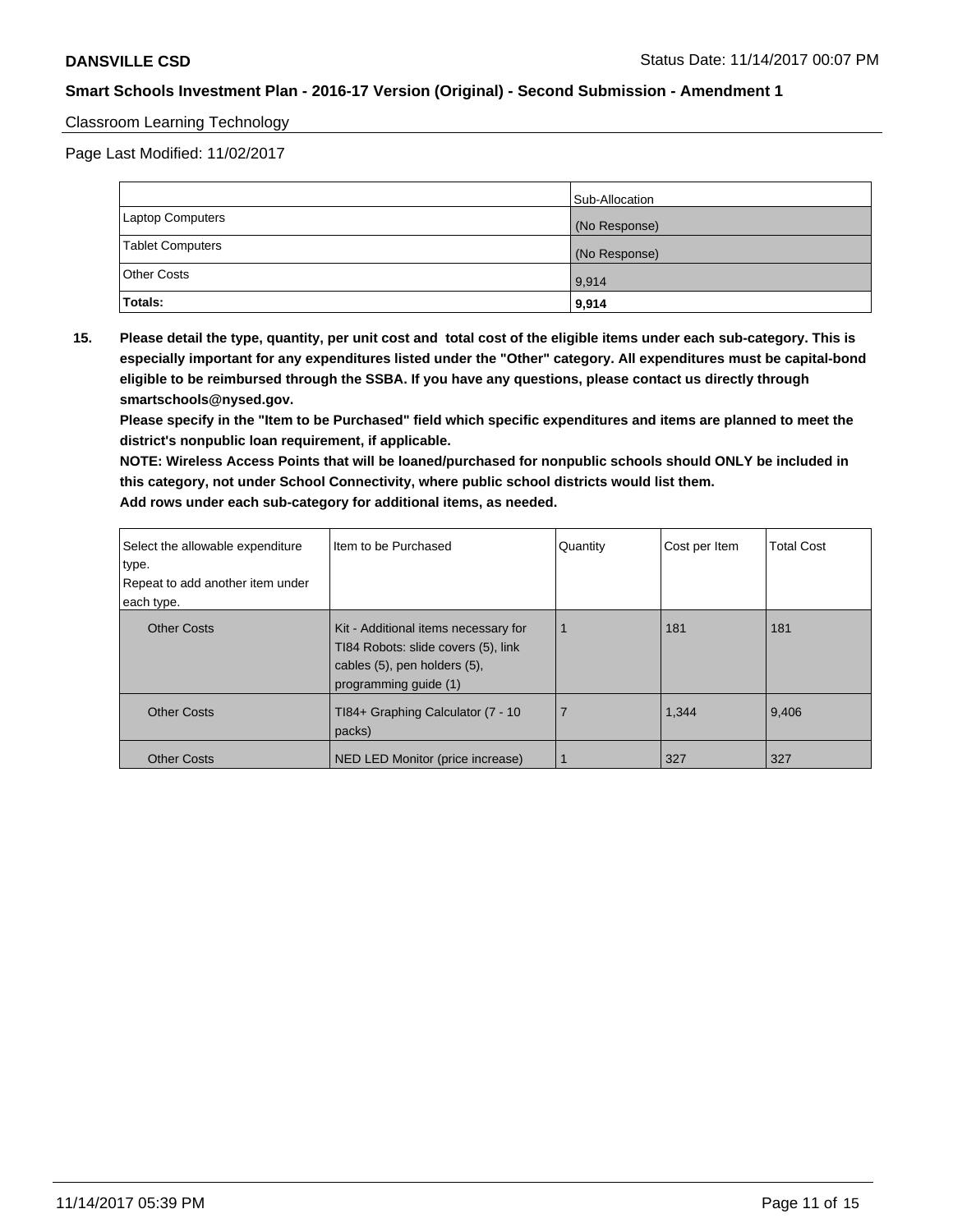#### Pre-Kindergarten Classrooms

Page Last Modified: 10/27/2017

**1. Provide information regarding how and where the district is currently serving pre-kindergarten students and justify the need for additional space with enrollment projections over 3 years.**

(No Response)

- **2. Describe the district's plan to construct, enhance or modernize education facilities to accommodate prekindergarten programs. Such plans must include:**
	- **Specific descriptions of what the district intends to do to each space;**
	- **An affirmation that pre-kindergarten classrooms will contain a minimum of 900 square feet per classroom;**
	- **The number of classrooms involved;**
	- **The approximate construction costs per classroom; and**

**- Confirmation that the space is district-owned or has a long-term lease that exceeds the probable useful life of the improvements.**

(No Response)

**3. Smart Schools Bond Act funds may only be used for capital construction costs. Describe the type and amount of additional funds that will be required to support ineligible ongoing costs (e.g. instruction, supplies) associated with any additional pre-kindergarten classrooms that the district plans to add.**

(No Response)

**4. All plans and specifications for the erection, repair, enlargement or remodeling of school buildings in any public school district in the State must be reviewed and approved by the Commissioner. Districts that plan capital projects using their Smart Schools Bond Act funds will undergo a Preliminary Review Process by the Office of Facilities Planning.**

**Please indicate on a separate row each project number given to you by the Office of Facilities Planning.**

| Project Number |  |
|----------------|--|
| (No Response)  |  |

**5. If you have made an allocation for Pre-Kindergarten Classrooms, complete this table.**

**Note that the calculated Total at the bottom of the table must equal the Total allocation for this category that you entered in the SSIP Overview overall budget.**

|                                          | Sub-Allocation |
|------------------------------------------|----------------|
| Construct Pre-K Classrooms               | (No Response)  |
| Enhance/Modernize Educational Facilities | (No Response)  |
| <b>Other Costs</b>                       | (No Response)  |
| <b>Totals:</b>                           | 0              |

**6. Please detail the type, quantity, per unit cost and total cost of the eligible items under each sub-category. This is especially important for any expenditures listed under the "Other" category. All expenditures must be capital-bond eligible to be reimbursed through the SSBA. If you have any questions, please contact us directly through smartschools@nysed.gov.**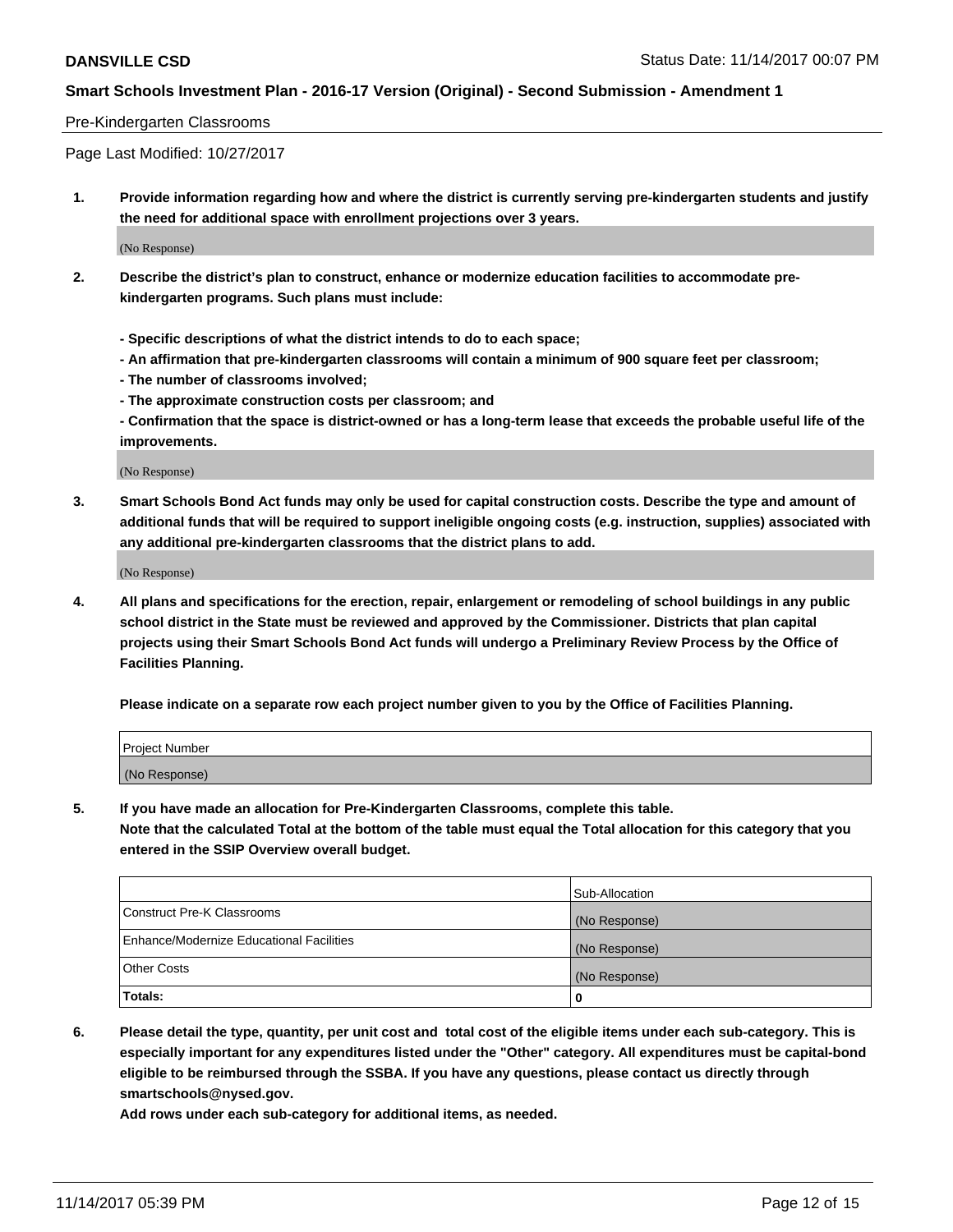# Pre-Kindergarten Classrooms

Page Last Modified: 10/27/2017

| Select the allowable expenditure | Item to be purchased | <b>Quantity</b> | Cost per Item | <b>Total Cost</b> |
|----------------------------------|----------------------|-----------------|---------------|-------------------|
| type.                            |                      |                 |               |                   |
| Repeat to add another item under |                      |                 |               |                   |
| each type.                       |                      |                 |               |                   |
| (No Response)                    | (No Response)        | (No Response)   | (No Response) | (No Response)     |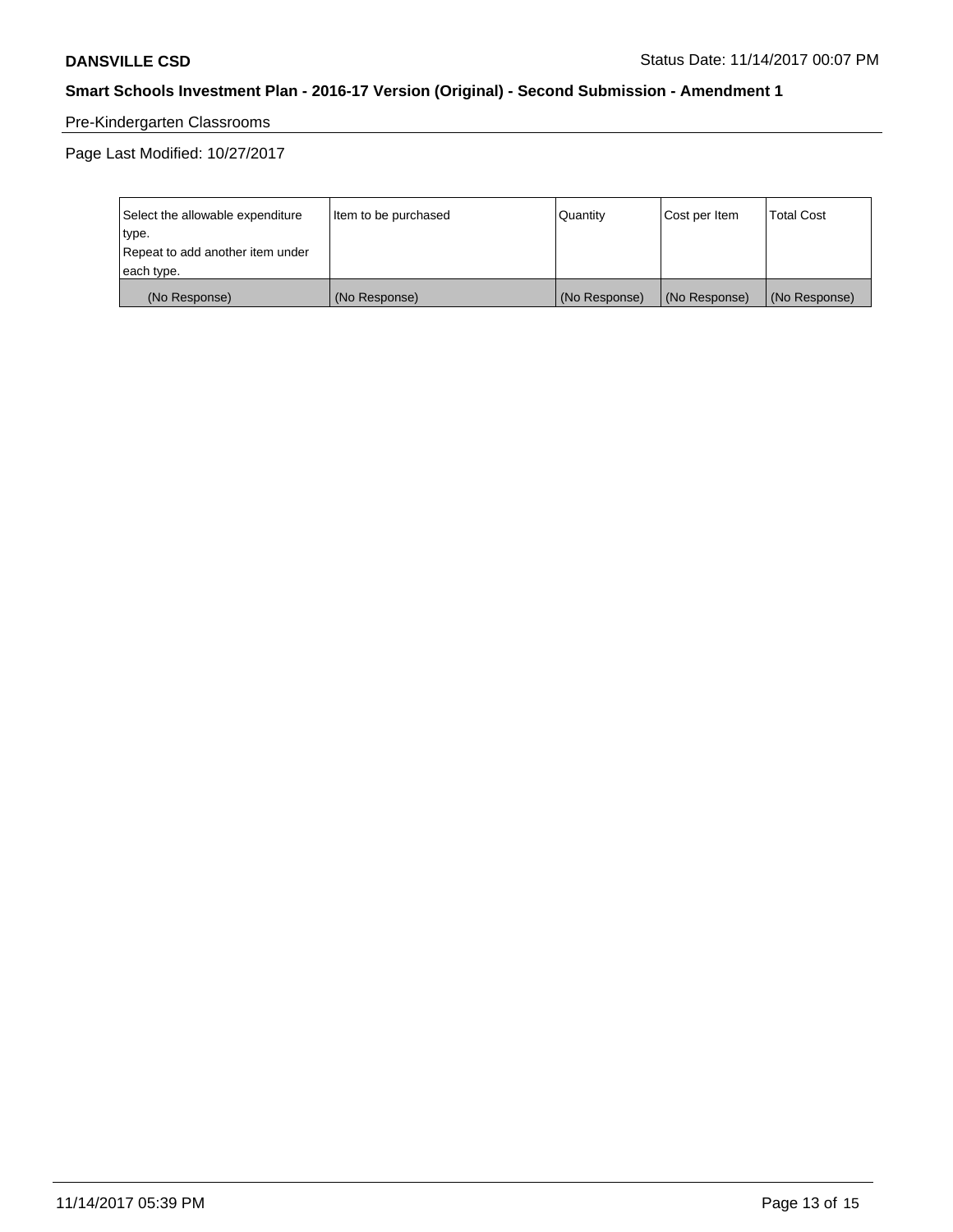#### Replace Transportable Classrooms

Page Last Modified: 10/27/2017

**1. Describe the district's plan to construct, enhance or modernize education facilities to provide high-quality instructional space by replacing transportable classrooms.**

(No Response)

**2. All plans and specifications for the erection, repair, enlargement or remodeling of school buildings in any public school district in the State must be reviewed and approved by the Commissioner. Districts that plan capital projects using their Smart Schools Bond Act funds will undergo a Preliminary Review Process by the Office of Facilities Planning.**

**Please indicate on a separate row each project number given to you by the Office of Facilities Planning.**

| <b>Project Number</b> |  |
|-----------------------|--|
| (No Response)         |  |

**3. For large projects that seek to blend Smart Schools Bond Act dollars with other funds, please note that Smart Schools Bond Act funds can be allocated on a pro rata basis depending on the number of new classrooms built that directly replace transportable classroom units.**

**If a district seeks to blend Smart Schools Bond Act dollars with other funds describe below what other funds are being used and what portion of the money will be Smart Schools Bond Act funds.**

(No Response)

**4. If you have made an allocation for Replace Transportable Classrooms, complete this table. Note that the calculated Total at the bottom of the table must equal the Total allocation for this category that you entered in the SSIP Overview overall budget.**

|                                                | Sub-Allocation |
|------------------------------------------------|----------------|
| Construct New Instructional Space              | (No Response)  |
| Enhance/Modernize Existing Instructional Space | (No Response)  |
| <b>Other Costs</b>                             | (No Response)  |
| Totals:                                        | 0              |

**5. Please detail the type, quantity, per unit cost and total cost of the eligible items under each sub-category. This is especially important for any expenditures listed under the "Other" category. All expenditures must be capital-bond eligible to be reimbursed through the SSBA. If you have any questions, please contact us directly through smartschools@nysed.gov.**

| Select the allowable expenditure<br>type.<br>Repeat to add another item under<br>each type. | Item to be purchased | Quantity      | Cost per Item | <b>Total Cost</b> |
|---------------------------------------------------------------------------------------------|----------------------|---------------|---------------|-------------------|
|                                                                                             |                      |               |               |                   |
| (No Response)                                                                               | (No Response)        | (No Response) | (No Response) | (No Response)     |